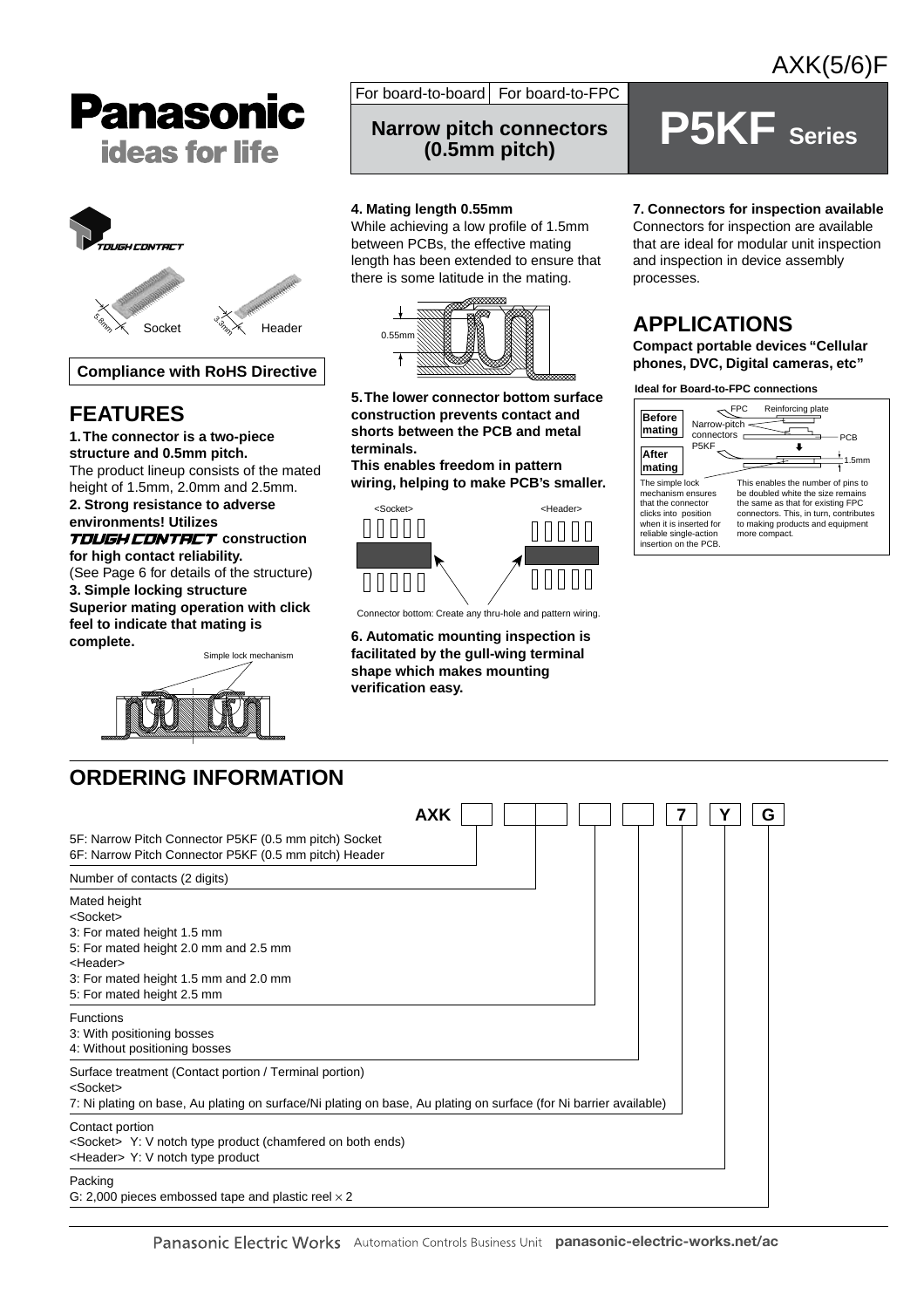# AXK(5/6)F

# **PRODUCT TYPES**

|                     |                 | Part No.                     |                      | Packing               |              |
|---------------------|-----------------|------------------------------|----------------------|-----------------------|--------------|
| <b>Mated height</b> | No. of contacts | <b>Socket</b>                |                      |                       |              |
|                     |                 | <i>TOUGH CONTRCT</i>         | <b>TOUGH CONTRCT</b> | Inner carton (1-reel) | Outer carton |
|                     | 10              | AXK5F10347YG                 | AXK6F10347YG         |                       |              |
|                     | 12              | AXK5F12347YG                 | AXK6F12347YG         |                       |              |
|                     | 14              | AXK5F14347YG                 | AXK6F14347YG         |                       |              |
|                     | 16              | AXK5F16347YG                 | AXK6F16347YG         |                       |              |
|                     | 18              | AXK5F18347YG                 | AXK6F18347YG         |                       |              |
|                     | 20              | AXK5F20347YG                 | AXK6F20347YG         |                       |              |
|                     | 22              | AXK5F22347YG                 | AXK6F22347YG         |                       |              |
|                     | 24              | AXK5F24347YG                 | AXK6F24347YG         |                       |              |
| $1.5 \text{ mm}$    | 26              | AXK5F26347YG                 | AXK6F26347YG         |                       |              |
|                     | 30              | AXK5F30347YG                 | AXK6F30347YG         |                       |              |
|                     | 32              | AXK5F32347YG                 | AXK6F32347YG         |                       |              |
|                     | 34              | AXK5F34347YG                 | AXK6F34347YG         |                       |              |
|                     | 40              | AXK5F40347YG                 | AXK6F40347YG         |                       |              |
|                     | 50              | AXK5F50347YG                 | AXK6F50347YG         |                       |              |
|                     | 60              | AXK5F60347YG                 | AXK6F60347YG         |                       |              |
|                     | 70              | AXK5F70347YG                 | AXK6F70347YG         |                       |              |
|                     | 80              | AXK5F80347YG                 | AXK6F80347YG         |                       |              |
|                     | 10              | AXK5F10547YG                 | AXK6F10347YG         |                       |              |
|                     | 12              | AXK5F12547YG                 | AXK6F12347YG         |                       |              |
|                     | 14              | AXK5F14547YG                 | AXK6F14347YG         |                       |              |
|                     | 16              | AXK5F16547YG                 | AXK6F16347YG         |                       |              |
|                     | 18              | AXK5F18547YG                 | AXK6F18347YG         |                       |              |
|                     | 20              | AXK5F20547YG                 | AXK6F20347YG         |                       |              |
|                     | 22              | AXK5F22547YG                 | AXK6F22347YG         |                       |              |
|                     | 24              | AXK5F24547YG                 | AXK6F24347YG         |                       |              |
| $2.0$ mm            | 26              | AXK5F26547YG                 | AXK6F26347YG         | 2,000 pieces          | 4,000 pieces |
|                     | 30              | AXK5F30547YG                 | AXK6F30347YG         |                       |              |
|                     | 34              | AXK5F34547YG                 | AXK6F34347YG         |                       |              |
|                     | 40              | AXK5F40547YG                 | AXK6F40347YG         |                       |              |
|                     | 50              | AXK5F50547YG                 | AXK6F50347YG         |                       |              |
|                     | 60              | AXK5F60547YG                 | AXK6F60347YG         |                       |              |
|                     | 70              | AXK5F70547YG                 | AXK6F70347YG         |                       |              |
|                     | 80              | AXK5F80547YG                 | AXK6F80347YG         |                       |              |
|                     | 100             | AXK5F00547YG                 | AXK6F00347YG         |                       |              |
|                     | 10              | AXK5F10547YG                 | AXK6F10547YG         |                       |              |
|                     | 12              | AXK5F12547YG                 | AXK6F12547YG         |                       |              |
|                     | 14              | AXK5F14547YG                 | AXK6F14547YG         |                       |              |
|                     | 16              | AXK5F16547YG                 | AXK6F16547YG         |                       |              |
|                     | 20              | AXK5F20547YG                 | AXK6F20547YG         |                       |              |
|                     | 22              | AXK5F22547YG                 | AXK6F22547YG         |                       |              |
|                     | 24              | AXK5F24547YG                 | AXK6F24547YG         |                       |              |
|                     | 30              | AXK5F30547YG                 | AXK6F30547YG         |                       |              |
| $2.5$ mm            | 34              | AXK5F34547YG                 | AXK6F34547YG         |                       |              |
|                     | 36              | AXK5F36547YG                 | AXK6F36547YG         |                       |              |
|                     | 40              | AXK5F40547YG                 | AXK6F40547YG         |                       |              |
|                     | 44              | AXK5F44547YG                 | AXK6F44547YG         |                       |              |
|                     | 50              | AXK5F50547YG                 | AXK6F50547YG         |                       |              |
|                     | 60<br>70        | AXK5F60547YG                 | AXK6F60547YG         |                       |              |
|                     | 80              | AXK5F70547YG                 | AXK6F70547YG         |                       |              |
|                     | 100             | AXK5F80547YG<br>AXK5F00547YG | AXK6F80547YG         |                       |              |
|                     |                 |                              | AXK6F00547YG         |                       |              |

Notes: 1. Regarding ordering units, During production: Please make orders in 1-reel units. Samples for mounting confirmation: Available in units of 50 pieces. Please consult us. (See "Regarding sample orders to confirm proper mounting" on page 170.) Samples: Small lot orders are possible. Please consult us.

2. The standard type comes without positioning bosses. Connectors with positioning bosses are available for on-demand production. For this type of connector, 9th digit of the part no. changes from 4 to 3. e.g.

Mated height 1.5mm, 10 contacts for sockets: AXK5F10337YG

3. The 11th digit "Y" in the socket/header part number indicates the connector has a V notch. (For details, please consult one of our sales offices.)

4. Previous non-*TDUGH CDNTRCT* types and current *TDUGH CDNTRCT* types are compatible for mating.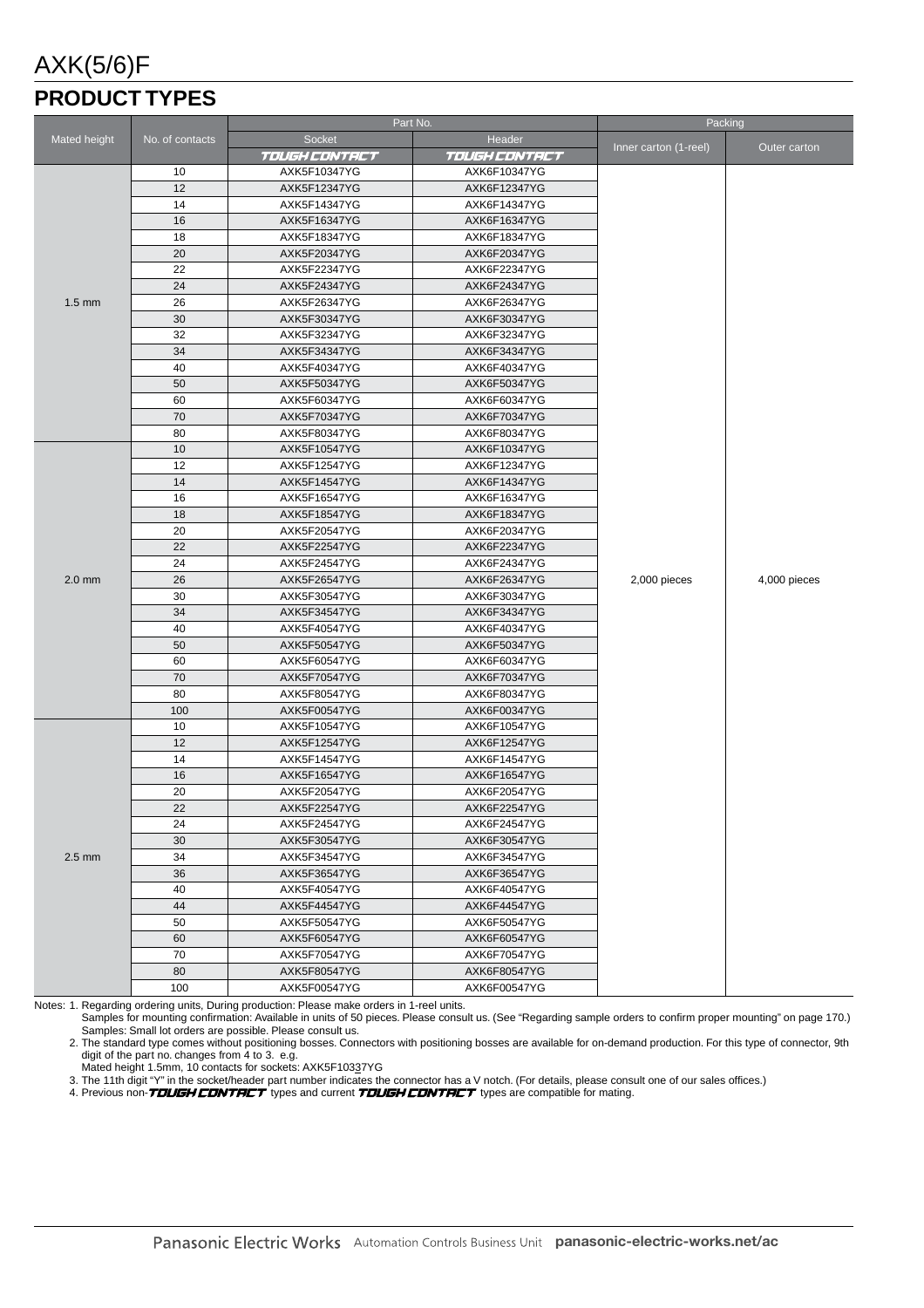# **SPECIFICATIONS**

## **1. Characteristics**

| <b>Item</b>                      |                                                          | <b>Specifications</b>                                                                                      | Conditions                                                                                                                                    |  |  |
|----------------------------------|----------------------------------------------------------|------------------------------------------------------------------------------------------------------------|-----------------------------------------------------------------------------------------------------------------------------------------------|--|--|
|                                  | <b>Rated current</b>                                     | 0.5A/contact (Max. 10 A at total contacts)                                                                 |                                                                                                                                               |  |  |
|                                  | Rated voltage                                            | 60V AC/DC                                                                                                  |                                                                                                                                               |  |  |
| Electrical                       | Breakdown voltage                                        | 150V AC for 1 minute                                                                                       | Detection current: 1mA                                                                                                                        |  |  |
| characteristics                  | Insulation resistance                                    | Min. 1,000 $M\Omega$ (initial)                                                                             | Using 500V DC megger                                                                                                                          |  |  |
|                                  | Contact resistance                                       | Max. 90 $m\Omega$                                                                                          | Based on the contact resistance measurement method specified by<br>JIS C 5402.                                                                |  |  |
|                                  | Composite insertion force                                | Max. 0.981N/contacts $\times$ contacts (initial)                                                           |                                                                                                                                               |  |  |
| Mechanical                       | Composite removal force                                  | Min. 0.0588N/contacts $\times$ contacts                                                                    |                                                                                                                                               |  |  |
| characteristics                  | Contact holding force                                    | Min. 0.981N/contact                                                                                        | Measuring the maximum force.<br>As the contact is axially pull out.                                                                           |  |  |
|                                  | Ambient temperature                                      | $-55^{\circ}$ C to $+85^{\circ}$ C                                                                         | No freezing at low temperatures                                                                                                               |  |  |
| Soldering heat resistance        |                                                          | Max. peak temperature of 260°C (on the surface<br>of the PC board around the connector terminals)          | Infrared reflow soldering                                                                                                                     |  |  |
|                                  |                                                          | 300°C within 5 seconds, 350°C within 3 seconds                                                             | Soldering iron                                                                                                                                |  |  |
|                                  | Storage temperature                                      | $-55^{\circ}$ C to +85 $^{\circ}$ C (product only)<br>$-40^{\circ}$ C to +50 $^{\circ}$ C (emboss packing) | No freezing at low temperatures. No dew condensation.                                                                                         |  |  |
| Environmental<br>characteristics | Thermal shock resistance<br>(header and socket mated)    | insulation resistance min. $100M\Omega$ ,<br>5 cycles,<br>contact resistance max. $90 \text{m}\Omega$      | Sequence<br>1. $-55\frac{0}{3}$ °C, 30 minutes<br>2. $\sim$ , Max. 5 minutes<br>3. $85^{+3}_{0}$ °C, 30 minutes<br>4. $\sim$ , Max. 5 minutes |  |  |
|                                  | Humidity resistance<br>(header and socket mated)         | insulation resistance min. 100 $M\Omega$ .<br>120 hours.<br>contact resistance max. $90 \text{m}\Omega$    | Bath temperature 40±2°C, humidity 90 to 95% R.H.                                                                                              |  |  |
|                                  | Saltwater spray resistance<br>(header and socket mated)  | insulation resistance min. 100 $M\Omega$ .<br>24 hours,<br>contact resistance max. 90m $\Omega$            | Bath temperature 35±2°C, saltwarter concentration 5±1%                                                                                        |  |  |
|                                  | H <sub>2</sub> S resistance<br>(header and socket mated) | contact resistance max. 90m $\Omega$<br>48 hours.                                                          | Bath temperature 40±2°C, gas concentration 3±1 ppm,<br>humidity 75 to 80% R.H.                                                                |  |  |
| Lifetime<br>characteristics      | Insertion and removal life                               | 50 times                                                                                                   | Repeated insertion and removal speed of max. 200 times/hours                                                                                  |  |  |
| Unit weight                      |                                                          | Mated height 1.5mm, 20 contacts; Socket: 0.06g<br>Header: 0.04g                                            |                                                                                                                                               |  |  |

#### **2. Material and surface treatment**

| Part name      | Material            | Surface treatment                                                                                                                                                                                                                                             |
|----------------|---------------------|---------------------------------------------------------------------------------------------------------------------------------------------------------------------------------------------------------------------------------------------------------------|
| Molded portion | LCP resin (UL94V-0) |                                                                                                                                                                                                                                                               |
| Contact/Post   | Copper alloy        | Contact portion: Ni plating on base, Au plating on surface<br>Terminal portion: Ni plating on base, Au plating on surface (Except for thick of terminal)<br>The section close to the soldering portion has a nickel barrier.<br>(The nickel base is exposed.) |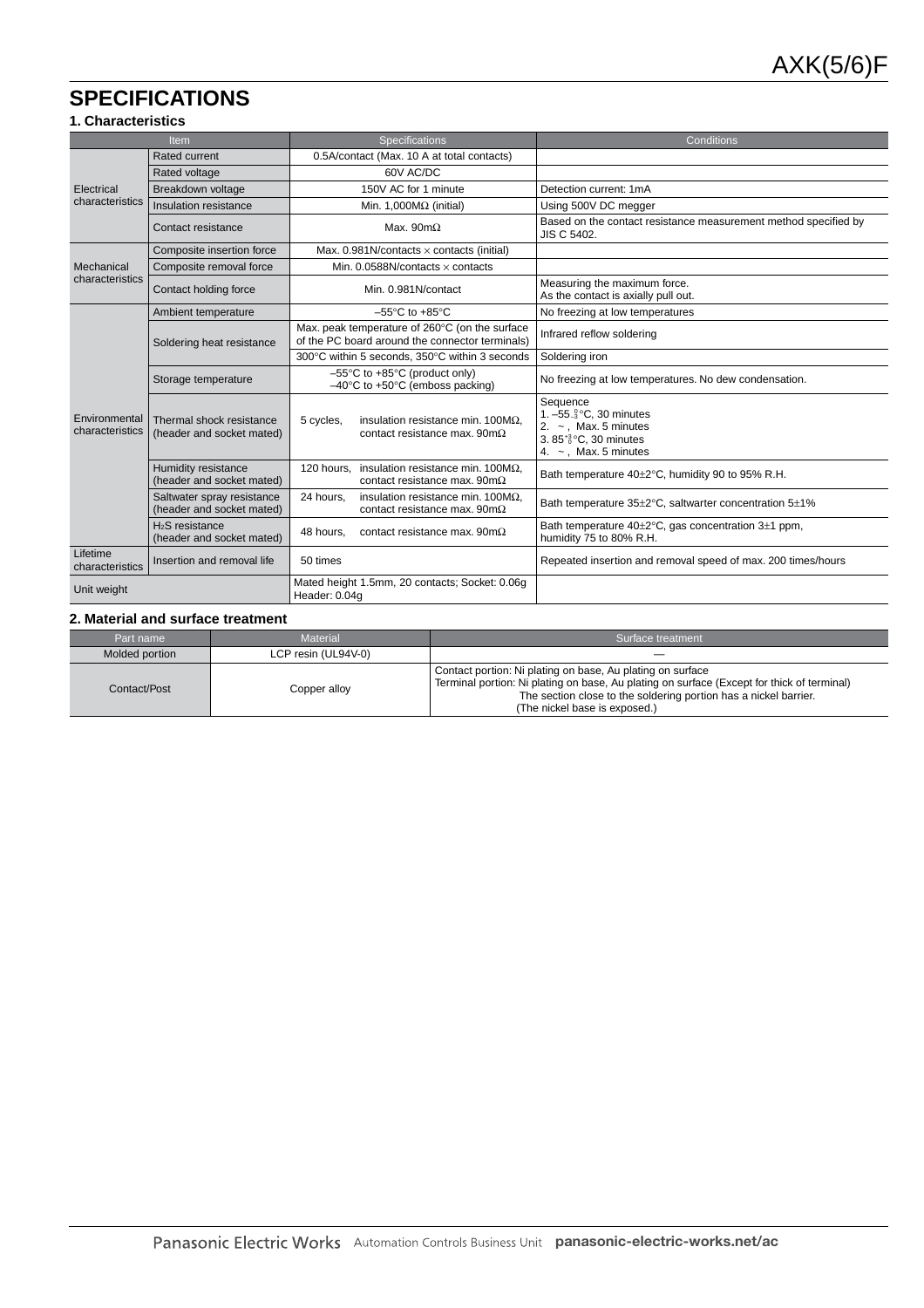# AXK(5/6)F

## **DIMENSIONS** (Unit: mm)

• Socket (Mated height: 1.5mm, 2.0mm, 2.5mm)

## **CAD Data**



| Dimension table (mm) |       |       |  |  |  |  |
|----------------------|-------|-------|--|--|--|--|
| No. of contacts      | A     | B     |  |  |  |  |
| 10                   | 5.50  | 2.00  |  |  |  |  |
| 12                   | 6.00  | 2.50  |  |  |  |  |
| 14                   | 6.50  | 3.00  |  |  |  |  |
| 16                   | 7.00  | 3.50  |  |  |  |  |
| 18                   | 7.50  | 4.00  |  |  |  |  |
| 20                   | 8.00  | 4.50  |  |  |  |  |
| 22                   | 8.50  | 5.00  |  |  |  |  |
| 24                   | 9.00  | 5.50  |  |  |  |  |
| 26                   | 9.50  | 6.00  |  |  |  |  |
| 30                   | 10.50 | 7.00  |  |  |  |  |
| 32                   | 11.00 | 7.50  |  |  |  |  |
| 34                   | 11.50 | 8.00  |  |  |  |  |
| 36                   | 12.00 | 8.50  |  |  |  |  |
| 40                   | 13.00 | 9.50  |  |  |  |  |
| 44                   | 14.00 | 10.50 |  |  |  |  |
| 50                   | 15.50 | 12.00 |  |  |  |  |
| 60                   | 18.00 | 14.50 |  |  |  |  |
| 70                   | 20.50 | 17.00 |  |  |  |  |
| 80                   | 23.00 | 19.50 |  |  |  |  |
| 100                  | 28.00 | 24.50 |  |  |  |  |



The CAD data of the products with a **CAD Data** mark can be downloaded from: http://panasonic-electric-works.net/ac

General tolerance: ±0.2

| 1.35 |
|------|
| 1.85 |
|      |

• Header (Mated height: 1.5mm, 2.0mm, 2.5mm)

## **CAD Data**

| Weiter Hallmarken |  |
|-------------------|--|
|                   |  |

| Dimension table (mm) |       |       |  |  |  |  |
|----------------------|-------|-------|--|--|--|--|
| No. of contacts      | A     | B     |  |  |  |  |
| 10                   | 5.50  | 2.00  |  |  |  |  |
| 12                   | 6.00  | 2.50  |  |  |  |  |
| 14                   | 6.50  | 3.00  |  |  |  |  |
| 16                   | 7.00  | 3.50  |  |  |  |  |
| 18                   | 7.50  | 4.00  |  |  |  |  |
| 20                   | 8.00  | 4.50  |  |  |  |  |
| 22                   | 8.50  | 5.00  |  |  |  |  |
| 24                   | 9.00  | 5.50  |  |  |  |  |
| 26                   | 9.50  | 6.00  |  |  |  |  |
| 30                   | 10.50 | 7.00  |  |  |  |  |
| 32                   | 11.00 | 7.50  |  |  |  |  |
| 34                   | 11.50 | 8.00  |  |  |  |  |
| 36                   | 12.00 | 8.50  |  |  |  |  |
| 40                   | 13.00 | 9.50  |  |  |  |  |
| 44                   | 14.00 | 10.50 |  |  |  |  |
| 50                   | 15.50 | 12.00 |  |  |  |  |
| 60                   | 18.00 | 14.50 |  |  |  |  |
| 70                   | 20.50 | 17.00 |  |  |  |  |
| 80                   | 23.00 | 19.50 |  |  |  |  |
| 100                  | 28.00 | 24.50 |  |  |  |  |



General tolerance: ±0.2

| <b>Mated height</b> |      |
|---------------------|------|
| 1.5 mm, 2.0 mm      | 1.25 |
| $2.5 \text{ mm}$    | 1.75 |

• Socket and header are mated

Mated height: 1.5 mm Mated height: 2.0 mm Mated height: 2.5 mm









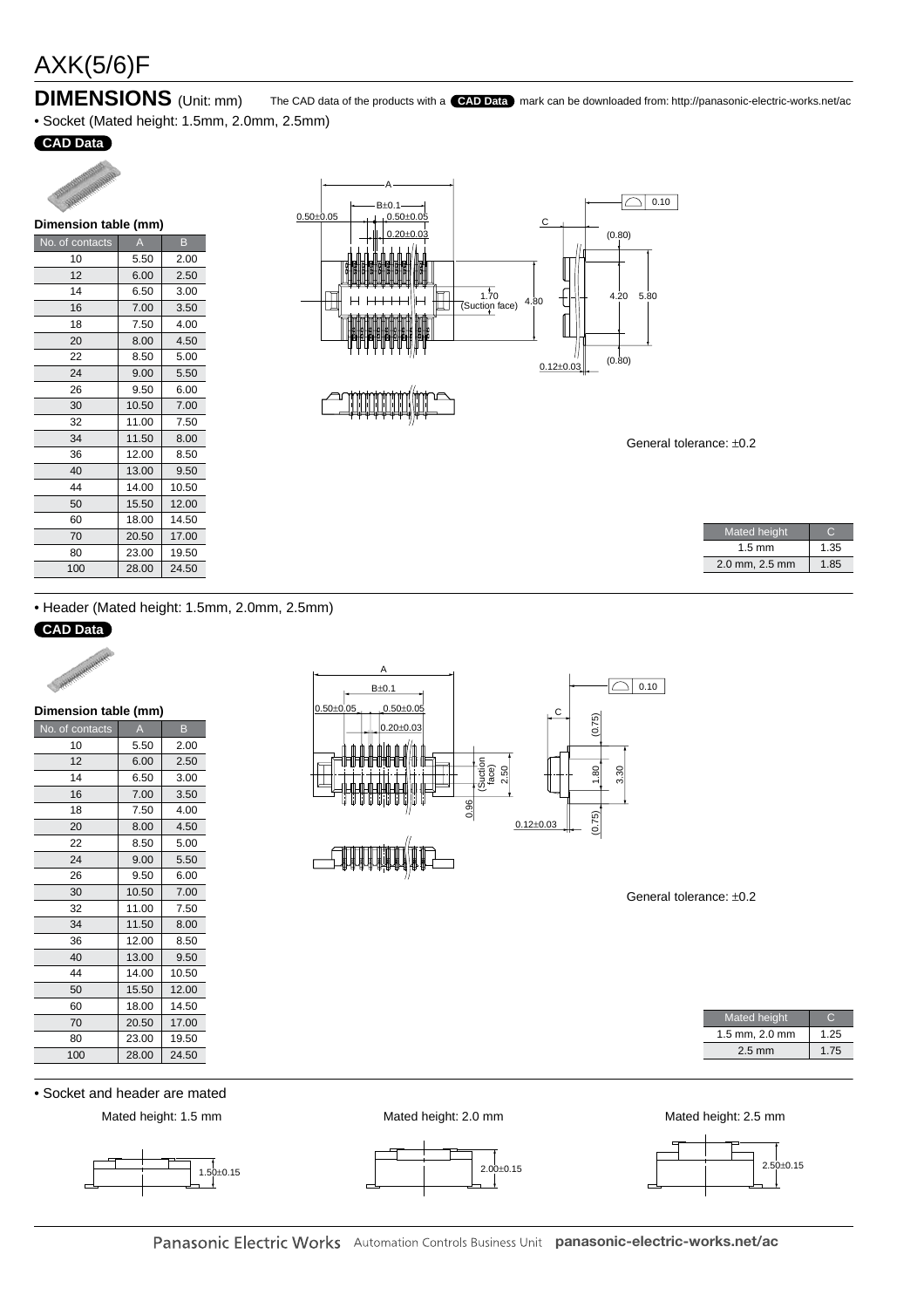## **EMBOSSED TAPE DIMENSIONS** (unit: mm, Common for respective contact type, socket and header)

**• Tape dimensions (Conforming to JIS C 0806-1990. However, some tapes have mounting hole pitches that do not comply with the standard.)**



**• Plastic reel dimensions (Conforming to EIAJ ET–7200B)**



#### **Dimension table (mm)**

Suffix: G (1 reel, 2,000 pieces embossed tape: Plastic reel package)

| Mated height                                         | No. of contacts. | Type of taping |      |                          |      |      | Quantity per reel |
|------------------------------------------------------|------------------|----------------|------|--------------------------|------|------|-------------------|
|                                                      | 10 to 58         | Tape i         | 24.0 | $\overline{\phantom{a}}$ | 11.5 | 25.4 | 2,000 pcs.        |
| Socket and header are common:<br>1.5mm. 2.0mm. 2.5mm | 60 to 70         | Tape II        | 32.0 | 28.4                     | 14.2 | 33.4 | 2,000 pcs.        |
|                                                      | 72 to 100        | Tape II        | 44.0 | 40.4                     | 20.2 | 45.4 | 2,000 pcs.        |

#### **Connector orientation with respect to direction of progress of embossed tape**

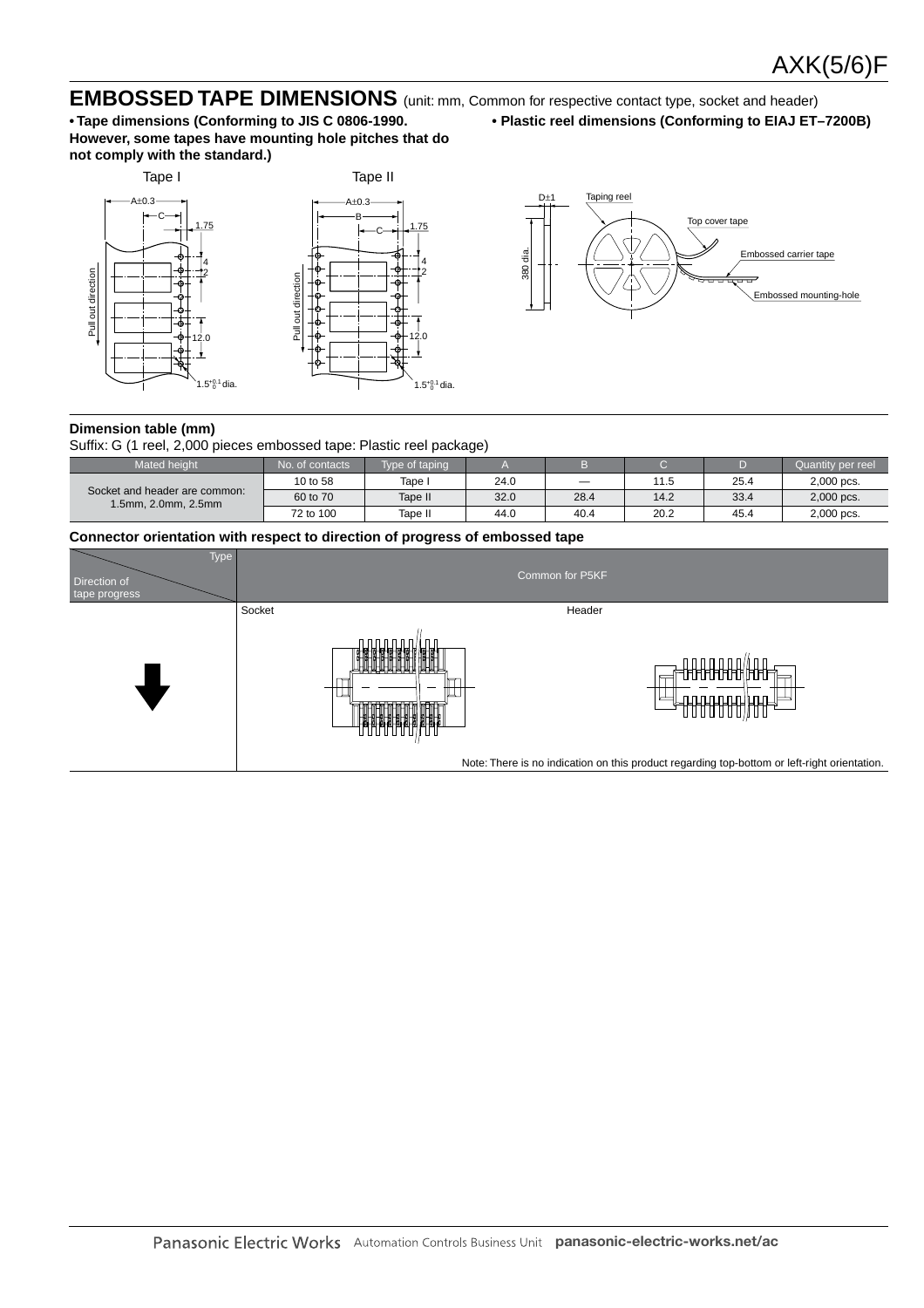



**Compliance with RoHS Directive**

For board-to-board For board-to-FPC

**Connectors for inspection usage (0.5mm pitch)**

# **P5KF Series**

# **FEATURES**

**1. 3,000 insertion and removals (when as recommended) 2. Same external dimensions and foot pattern as standard type. 3. Improved mating** Insertion and removal have become easier due to a reduction in the mating retention force required by the simple locking structure and also in the amount of force needed for insertion and removal. (We cannot warrant anything regarding mating retention.)

# **APPLICATIONS**

Ideal for module unit inspection and equipment assembly inspection

# **TABLE OF PRODUCT TYPES**

#### ✩: Available for sale

| Product name      |        | <b>Num</b><br>nber of contacts |          |    |    |    |              |                |                               |    |              |                |    |    |        |      |    |     |
|-------------------|--------|--------------------------------|----------|----|----|----|--------------|----------------|-------------------------------|----|--------------|----------------|----|----|--------|------|----|-----|
| P <sub>5</sub> KF | 1Ο     | $\sim$                         | $\Delta$ | 16 | 18 | 20 | $\sim$<br>∠∠ | 24             | 26<br>$\sim$                  | 30 | $\sim$<br>32 | 34             | 40 | 50 | 60     | 70   | 80 | 100 |
| for inspection    | $\sim$ |                                | $-$<br>и | 喜  | -- |    | --<br>$\sim$ | $-1$<br>$\sim$ | $\overline{\phantom{a}}$<br>м |    | ╌<br>м       | $-1$<br>$\sim$ |    |    | $\sim$ | $-1$ |    |     |

Notes: 1. You can use with each mated height in common.

2. Please inquire about numbers of contacts other than those given above.

3. Please inquire with us regarding delivery times.

4. Please keep the minimum unit for ordering no less than 50 pieces per lot. 5. Please inquire for further information.

# **PRODUCT TYPES**

|        | Specifications'            | Part No.    |        | Part No.                   |             |
|--------|----------------------------|-------------|--------|----------------------------|-------------|
|        | With positioning bosses    | AXK5FE**36G | Header | With positioning bosses    | AXK6FE**36G |
| Socket | Without positioning bosses | AXK5FE**46G |        | Without positioning bosses | AXK6FE**46G |

Note: When placing an order, substitute the "\*" (asterisk) in the above part number with the number of contacts for the required connector.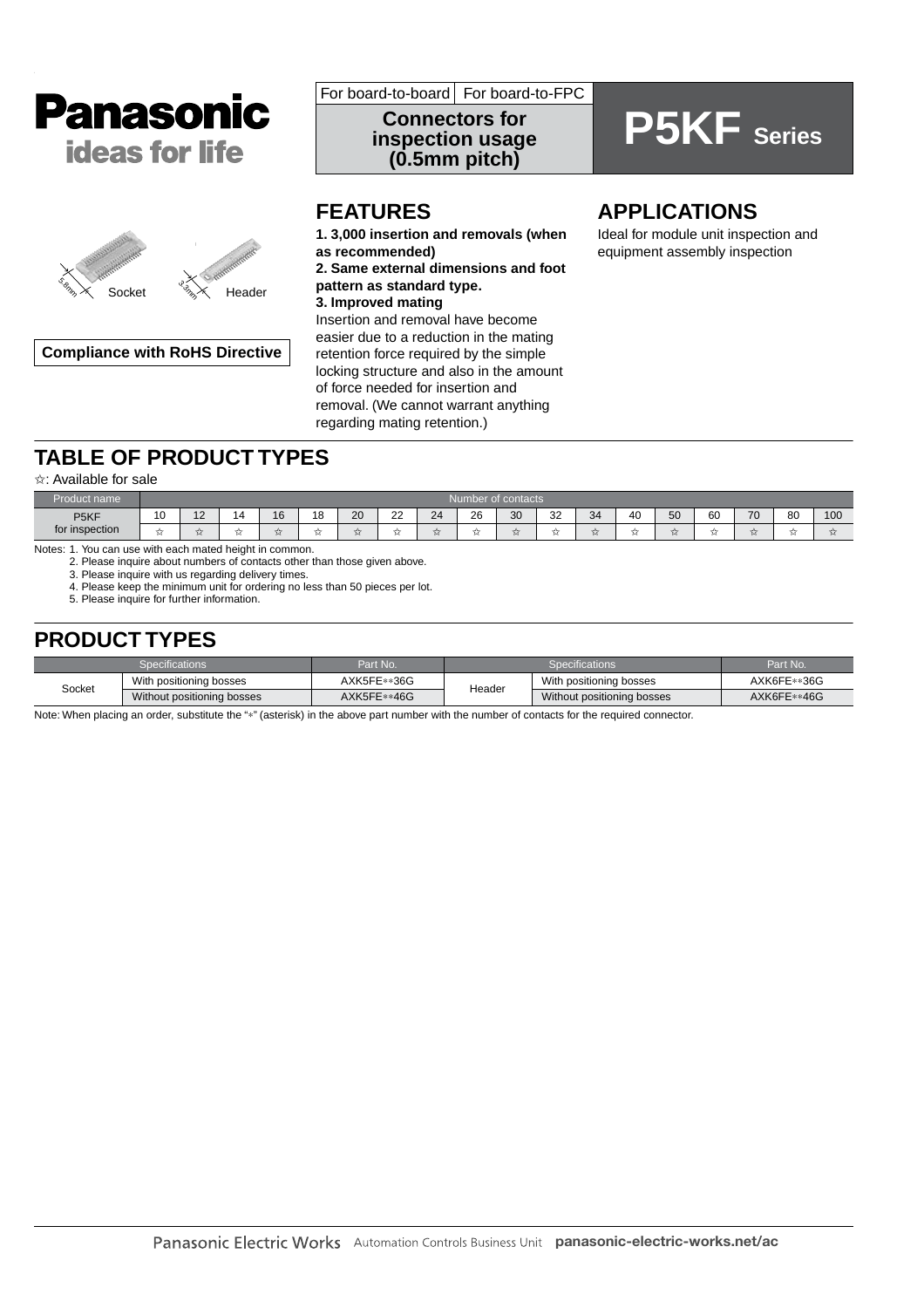# **NOTES**

**1. As shown below, excess force during insertion may result in damage to the connector or removal of the solder. Please be careful. Also, to prevent connector damage please confirm the correct position before mating connectors.**



**2. Keep the PC board warp no more than 0.03 mm in relation to the overall length of the connector.**



## **3. PC Boards and Recommended Metal Mask Patterns**

Connectors are mounted with high density, with a pitch interval of 0.4 to 0.5 mm. It is therefore necessary to make sure that the right levels of solder are used, in order to reduce solder bridge and other issues. The figures to the right are recommended metal mask patterns. Please use them as a reference.

• Socket

Recommended PC board pattern (TOP VIEW)



Recommended metal mask pattern Metal mask thickness: Here, 150 µm (Opening area ratio: 56%)



Recommended metal mask pattern Metal mask thickness: Here, 120  $\mu$ m (Opening area ratio: 69%)



• Header

Recommended PC board pattern (TOP VIEW)



Recommended metal mask pattern Metal mask thickness: Here, 150 µm (Opening area ratio: 58%)



Recommended metal mask pattern Metal mask thickness: Here, 120 um (Opening area ratio: 72%)



\* See the dimension table on page 96 for more information on the B dimension of the socket and header.

For other details, please verify with the product specification sheets.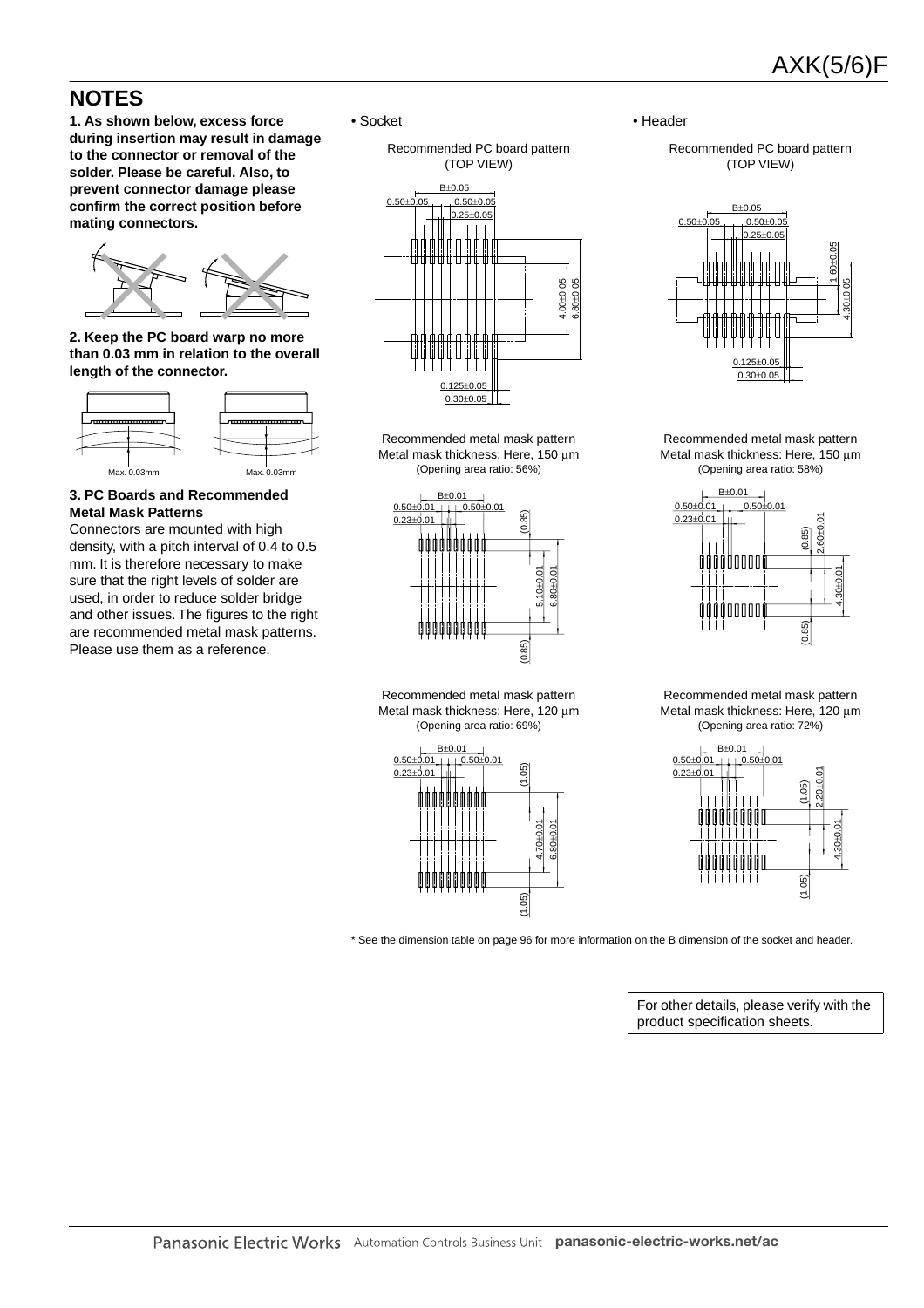# **NOTES FOR USING SMD TYPE CONNECTORS (Common)**

# **Regarding the design of devices and PC board patterns**

1) When connecting several connectors together by stacking, make sure to maintain proper accuracy in the design of structure and mounting equipment so that the connectors are not subjected to twisting and torsional forces.

2) With mounting equipment, there may be up to a  $\pm 0.2$  to 0.3-mm error in positioning. Be sure to design PC boards and patterns while taking into consideration the performance and abilities of the required equipment. 3) Some connectors have tabs embossed on the body to aid in positioning. When using these connectors, make sure that the PC board is designed with positioning holes to match these tabs.

4) To ensure the required mechanical strength when soldering the connector terminals, make sure the PC board meets recommended PC board pattern design dimensions given.

5) For all connectors of the narrow-pitch series, to prevent the PC board from coming off during vibrations or impacts, and to prevent loads from falling directly on the soldered portions, be sure to design some means to fix the PC board in place.

**Example) Secure in place with screws**



When connecting PC boards, take appropriate measures to prevent the connector from coming off. 6) Notes when using a FPC. (1) When the connector is soldered to an FPC board, during its insertion and removal procedures, forces may be applied to the terminals and cause the soldering to come off. It is recommended to use a reinforcement board on the backside of the FPC board to which the connector is being connected. Please make the reinforcement board dimensions bigger than the outer limits of the recommended PC board pattern (should be approximately 1 mm greater than the outer limit). Material should be glass epoxy or polyimide, and the thickness should be between 0.2 and 0.3 mm. (2) Collisions, impacts, or turning of FPC boards, may apply forces on the

connector and cause it to come loose. Therefore, make to design retaining plates or screws that will fix the connector in place.

7) The narrow-pitch connector series is designed to be compact and thin. Although ease of handling has been taken into account, take care when mating the connectors, as displacement or angled mating could damage or deform the connector.

# **Regarding the selection of the connector placement machine and the mounting procedures**

1) Select the placement machine taking into consideration the connector height, required positioning accuracy, and packaging conditions.

2) Be aware that if the catching force of the placement machine is too great, it may deform the shape of the connector body or connector terminals.

3) Be aware that during mounting, external forces may be applied to the connector contact surfaces and terminals and cause deformations.

4) Depending on the size of the connector being used, self alignment may not be possible. In such cases, be sure to carefully position the terminal with the PC board pattern. 5) The positioning bosses give an approximate alignment for positioning on the PC board. For accurate positioning of the connector when mounting it to the PC board, we recommend using an automatic positioning machine.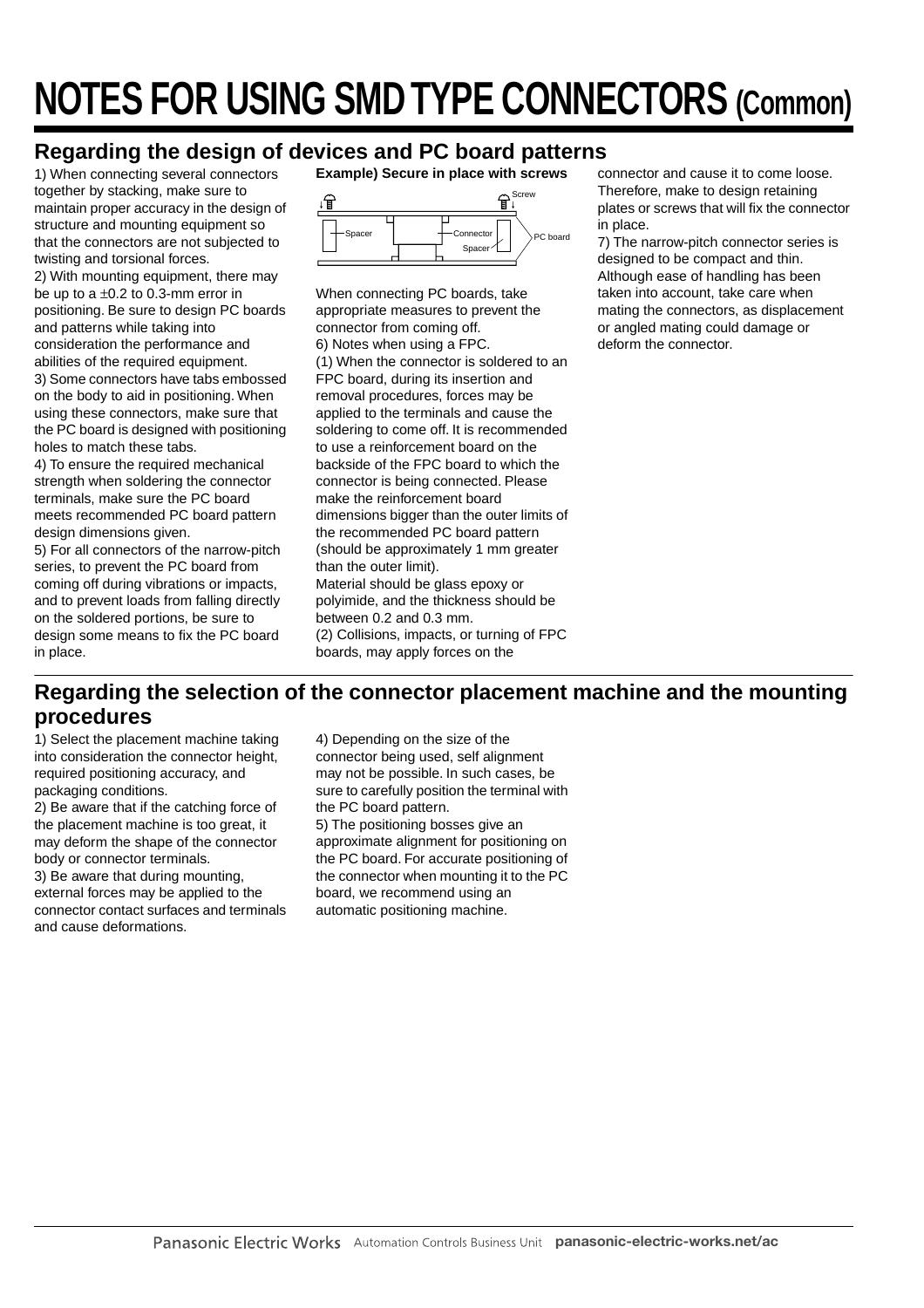## **Regarding soldering**

## **1. Reflow soldering**

1) Measure the recommended profile temperature for reflow soldering by placing a sensor on the PC board near the connector surface or terminals. (The setting for the sensor will differ depending on the sensor used, so be sure to carefully read the instructions that comes with it.)

2) As for cream solder printing, screen printing is recommended.

3) See the specifications and drawings for the product in question for the metal mask pattern diagrams.

4) When mounting on both sides of the PC board and the connector is mounting on the underside, use adhesives or other means to ensure the connector is properly fixed to the PC board. (Double reflow soldering on the same side is possible.)

5) N2 reflow, conducting reflow soldering in a nitrogen atmosphere, increases the solder flow too greatly, enabling wicking to occur. Make sure that the solder feed rate and temperature profile are appropriate.

### **Soldering conditions**

Please use the reflow temperature profile conditions recommended below for reflow soldering. Please contact us before using a temperature profile other than that described below (e.g. lead-free solder).

- Narrow-pitch connectors
- (except P5 floating and P8 type)



• Narrow-pitch connector (P5 floating, P8)



For products other than the ones above, please refer to the latest product specifications.

6) The temperatures are measured at the surface of the PC board near the connector terminals. (The setting for the sensor will differ depending on the sensor used, so be sure to carefully read the instructions that comes with it.)

7) The temperature profiles given in this catalog are values measured when using the connector on a resin-based PC board. When performed reflow soldering on a metal board (iron, aluminum, etc.) or a metal table to mount on a FPC, make sure there is no deformation or discoloration of the connector beforehand

and then begin mounting.

#### **2. Hand soldering**

1) Set the soldering iron so that the tip temperature is less than that given in the table below.

#### **Table A**

| Product name        | Soldering iron temperature                 |
|---------------------|--------------------------------------------|
| SMD type connectors | 300°C within 5 sec.<br>350°C within 3 sec. |

2) Do not allow flux to spread onto the connector leads or PC board. This may lead to flux rising up to the connector inside.

3) Touch the soldering iron to the foot pattern. After the foot pattern and connector terminal are heated, apply the solder wire so it melts at the end of the connector terminals.



4) Be aware that soldering while applying a load on the connector terminals may cause improper operation of the connector.

5) Thoroughly clean the soldering iron. 6) Flux from the solder wire may get on the contact surfaces during soldering operations. After soldering, carefully check the contact surfaces and clean off any solder before use.

7) For soldering of prototype devices during product development, you can perform soldering at the necessary locations by heating with a hot-air gun by applying cream solder to the foot pattern beforehand. However, at this time, make sure that the air pressure does not move connectors by carefully holding them down with tweezers or other similar tool. Also, be careful not to go too close to the connectors and melt any of the molded components.

8) When soldering the shell terminals of, for example, I/O connectors, avoid applying an excessive amount of solder, or it may flow into the shell.

- Example:
	- Inflidge Industrial, Ltd.
	- Super Air Heater
	- Digital temperature controller
	- Air heater with internal temperature sensor

#### **3. Solder reworking**

1) Finish reworking in one operation. 2) For reworking of the solder bridge, use a soldering iron with a flat tip. To prevent

flux from climbing up to the contact surfaces, do not add more flux.

3) Keep the soldering iron tip temperature below the temperature given in Table A. 4) When soldering the shell terminals of, for example, I/O connectors, avoid applying an excessive amount of solder, or it may flow into the shell.